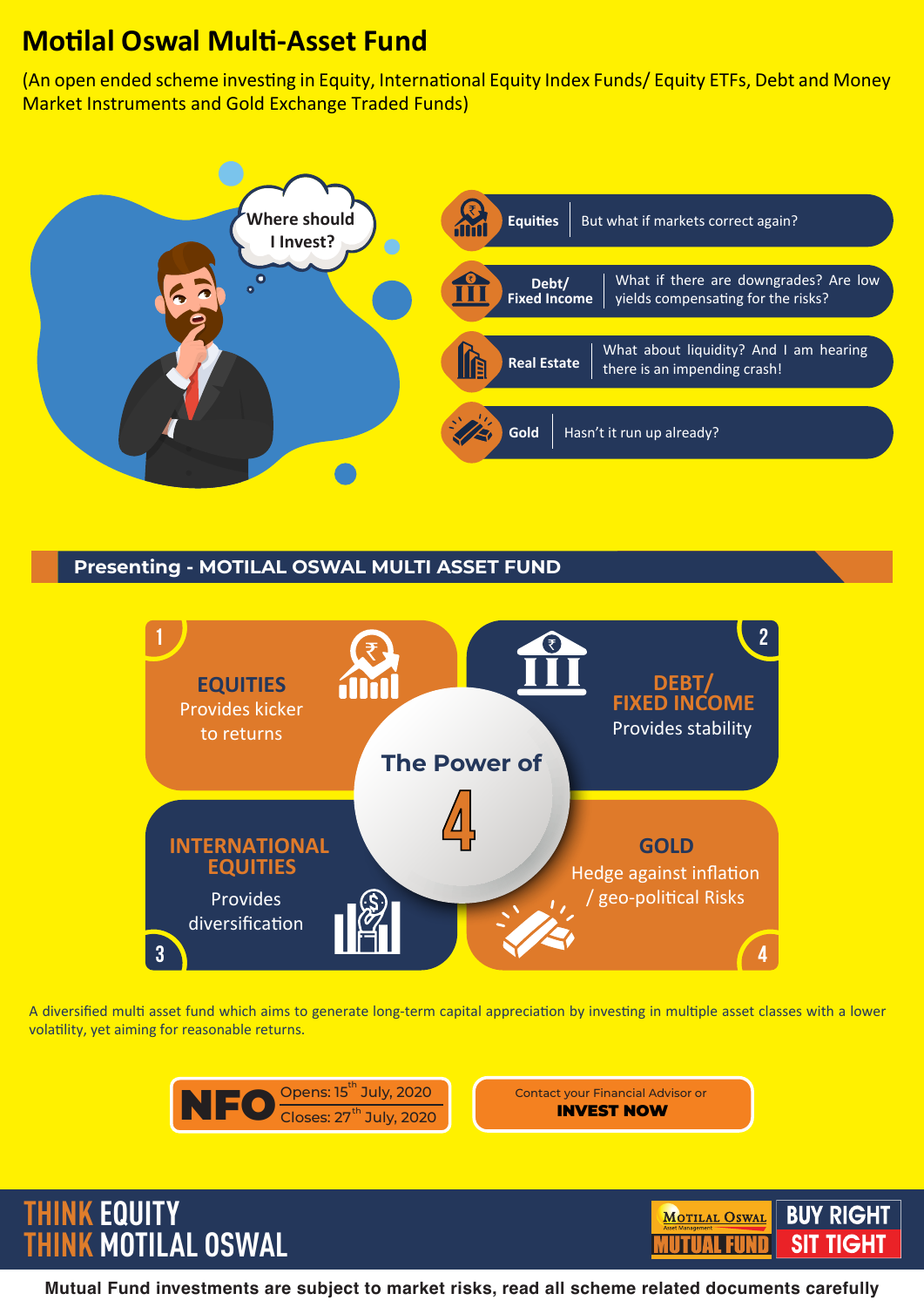#### Asset allocation is a chemistry

One needs to understand the interplay of the properties of asset classes and how they react when they are forced together into a multi asset combination. It can't be performed by having a view on individual asset classes because the view is subject to failure; the chemistry is not...

#### Let the Power of 4 work for you

|                                               | <b>Minimum</b> | <b>Maximum</b> | <b>Investment Approach</b>                                            |
|-----------------------------------------------|----------------|----------------|-----------------------------------------------------------------------|
| Equity & Equity related                       | 10%            | 50%            | Large Cap Oriented bottom up stock picking<br>based on QGLP Framework |
| International Equity Index Funds/ Equity ETFs |                |                | Passive through Motilal Oswal S&P 500<br><b>Index Fund</b>            |
| Debt, Money Market Instruments                | 40%            | 80%            | Medium Term maturity, Very high credit quality                        |
| <b>Gold Exchange Traded Funds</b>             | 10%            | 20%            | Passive through a Gold ETF                                            |

## How has it worked in the past?

#### With Zero Negative returns on a 3 year Rolling Basis

| Category                     | <b>Multi Asset</b><br><b>Strategy</b> | <b>CRISIL Composite</b><br><b>Bond Fund Index</b> | <b>Nifty 50 TR Index</b>     |
|------------------------------|---------------------------------------|---------------------------------------------------|------------------------------|
| Minimum Returns              | 4.03%                                 | 2.25%                                             | $-5.01%$                     |
| <b>Maximum Returns</b>       | 16.42%                                | 13.02%                                            | 60.28%                       |
| <b>Average Returns</b>       | 10.31%                                | 6.97%                                             | 16.85%                       |
| <b>Negative Observations</b> | 0<br>0%                               | 0<br>9.2%                                         | 130<br>12.6%                 |
| 0% to 4%                     | observations<br>$\mathbf{0}$          | observations<br>348                               | observations<br>347          |
| 4% to 6%                     | 72                                    | 726                                               | 258                          |
| 6% to 8%                     | 128                                   | 1694                                              | 305                          |
| 8% to 10%                    | 1630                                  | 704                                               | 342 <sup>1</sup>             |
| 10% to 12%                   | 1376                                  | 249                                               | 419                          |
| 12% to 14%                   | 94.7%<br>463<br>observations          | 71.6%<br>67<br>observations                       | 81.9%<br>376<br>observations |
| 14% to 16%                   | 101                                   | $\mathbf 0$                                       | 285                          |
| Above 16%                    | 18                                    | 0                                                 | 1375                         |

The interplay of multiple asset classes help reduce volatility and drawdowns. If we add dynamic rebalancing between debt and equity - it optimizes returns further. 'Zero' negative in 3 years rolling period and ~95% observations above 8% returns.

Source: Bloomberg and MOAMC Internal research. Disclaimer: The above data is used to explain the concept and is for illustration purpose only and should not used for development or implementation of an investment strategy. Past performance may or may not be sustained in future.

### Above chart is the distribution of 3 year rolling returns of the simulated backtest. Total number of observations are 3788. Returns are calculated on a daily rolling basis. Backtest returns are gross of expenses.

Disclaimer: The above data is used to explain the concept and is for illustration purpose only and should not used for development or implementation of an investment strategy. Past performance may or may not be sustained in future.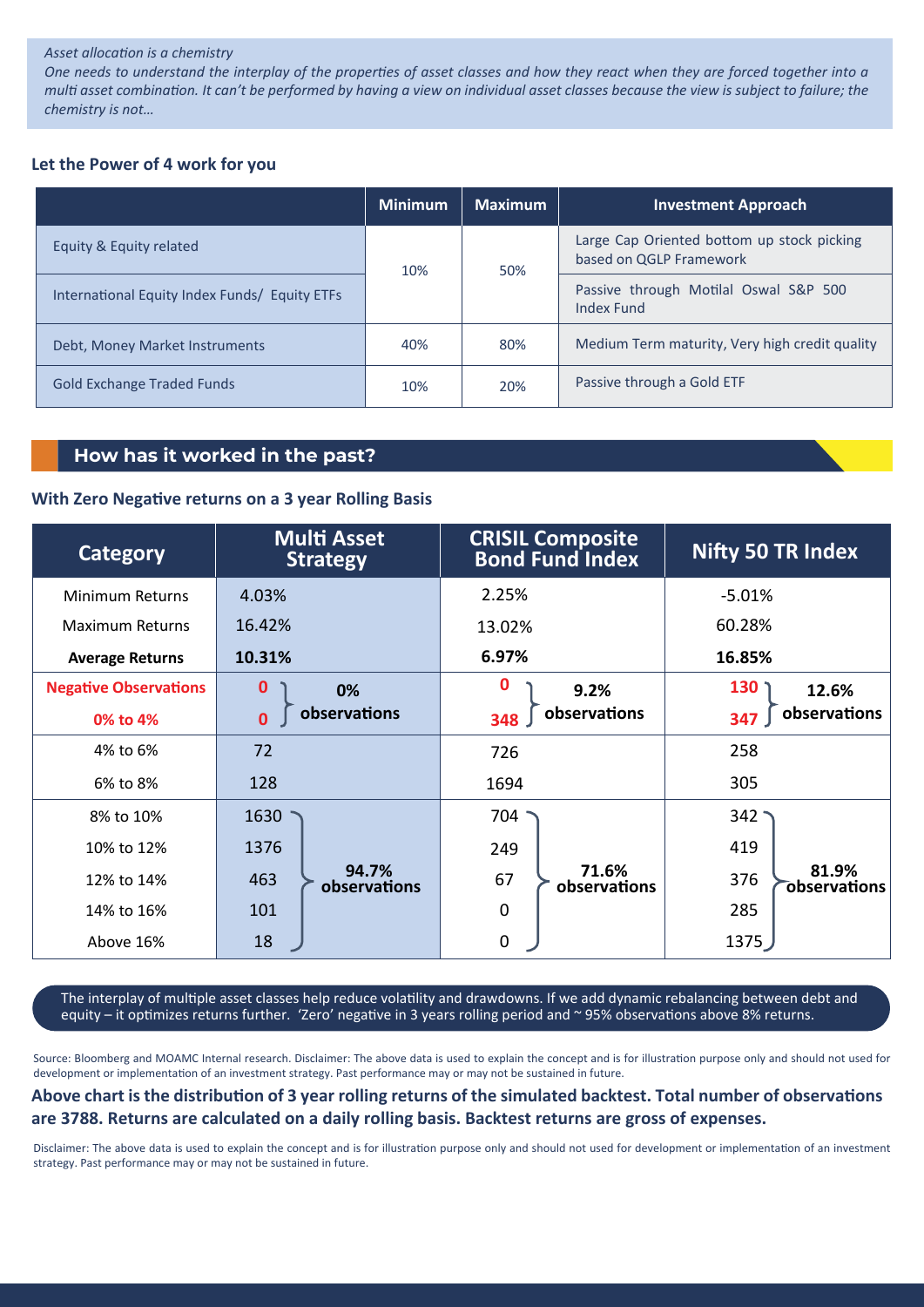## **MOVI : Benefits of Dynamic Rebalancing**

| Dynamic rebalancing (purely) based on the 30DMA of MOVI-MAF |               |             |                                                             |                                    |
|-------------------------------------------------------------|---------------|-------------|-------------------------------------------------------------|------------------------------------|
| <b>MOVI bands</b>                                           | <b>Equity</b> | <b>Debt</b> | <b>Minimum</b><br>International<br><b>Equity Index/ETFs</b> | <b>Minimum</b><br><b>Gold ETFs</b> |
| Less than 70                                                | 25.0%-27.5%   | 55.0%-52.5% | 10%                                                         | 10%                                |
| 70-80                                                       | 22.5%-25.0%   | 57.5%-55.0% | 10%                                                         | 10%                                |
| 80-90                                                       | 20.0%-22.5%   | 60.0%-57.5% | 10%                                                         | 10%                                |
| 90-100                                                      | 17.5%-20.0%   | 62.5%-60.0% | 10%                                                         | 10%                                |
| 100-110                                                     | 15.0%-17.50%  | 65.0%-62.5  | 10%                                                         | 10%                                |
| 110-120                                                     | 12.5%-15.0%   | 67.5%-65.0% | 10%                                                         | 10%                                |
| 120-130                                                     | 10.0%-12.5%   | 70.0%-67.5% | 10%                                                         | 10%                                |
| Greater than 130                                            | 7.5%-10.0%    | 72.5%-70%   | 10%                                                         | 10%                                |

- The Fund will use Motilal Oswal Value Index (MOVI-MAF) as an indicator for the asset allocation between Equities and Debt.  $\bullet$
- A low MOVI level indicates that the market valuation appears to be cheap and one may allocate a higher percentage of their investments to Equity as an asset class.
- A high MOVI level indicates that the market valuation appears to be expensive and that one may reduce their equity allocation.
- The asset allocation shall be reviewed twice a month based on the MOVI Band mentioned above

## **4 Reasons why you should invest in MO Multi Asset Fund?**

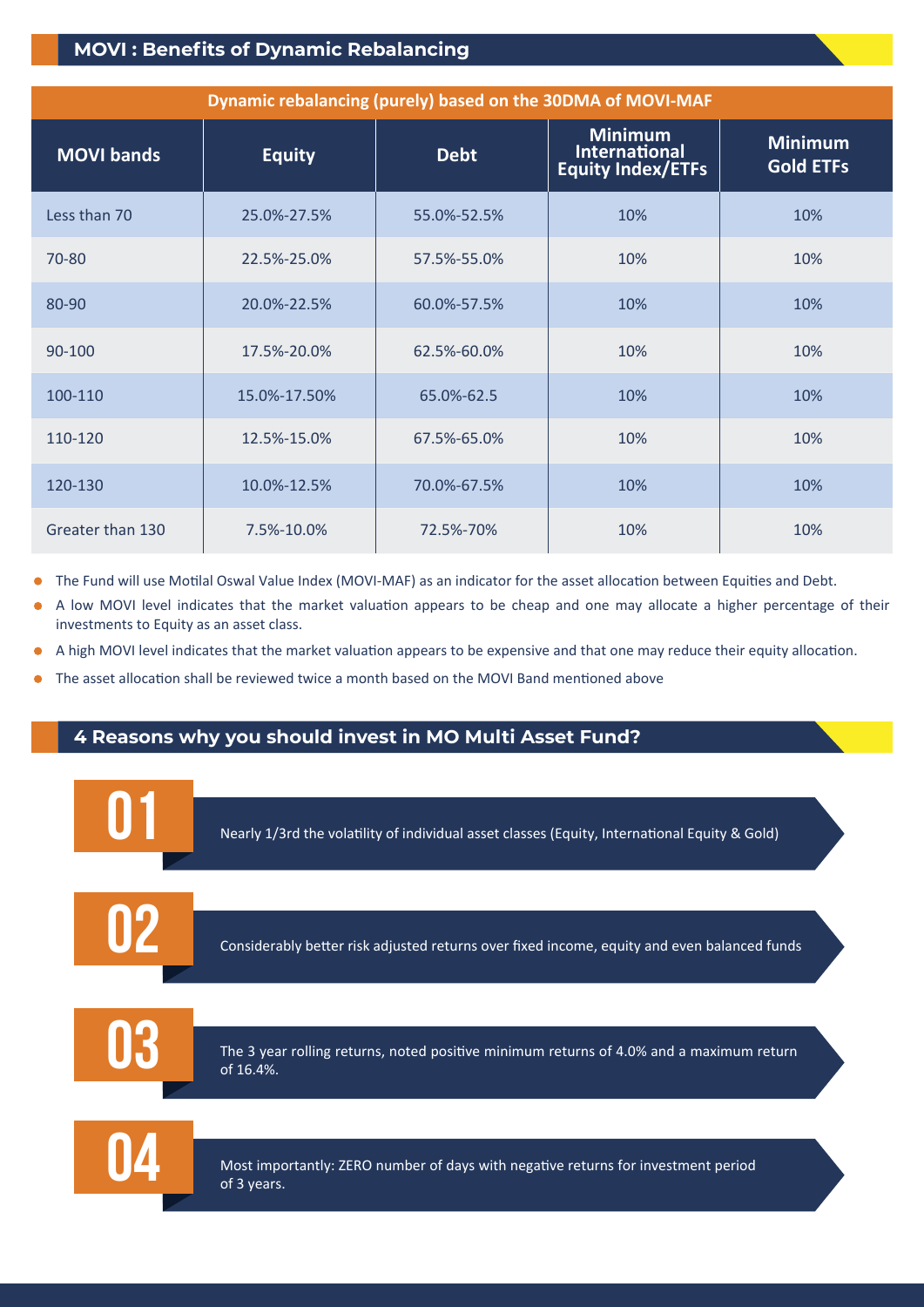| <b>Fund details</b>                   |                                                                                                                                                                                                                                                                                                                                                                                                                                                                                                                                                                                                                                                                                                                                                                                                                                                                                                                    |                                                |                                                      |                     |                            |
|---------------------------------------|--------------------------------------------------------------------------------------------------------------------------------------------------------------------------------------------------------------------------------------------------------------------------------------------------------------------------------------------------------------------------------------------------------------------------------------------------------------------------------------------------------------------------------------------------------------------------------------------------------------------------------------------------------------------------------------------------------------------------------------------------------------------------------------------------------------------------------------------------------------------------------------------------------------------|------------------------------------------------|------------------------------------------------------|---------------------|----------------------------|
| <b>Scheme Name</b>                    | Motilal Oswal Multi Asset Fund                                                                                                                                                                                                                                                                                                                                                                                                                                                                                                                                                                                                                                                                                                                                                                                                                                                                                     |                                                |                                                      |                     |                            |
| <b>Type of Scheme</b>                 | An open ended scheme investing in Equity, International Equity Index Funds/ Equity ETFs, Debt and<br>Money Market Instruments and Gold Exchange Traded Funds                                                                                                                                                                                                                                                                                                                                                                                                                                                                                                                                                                                                                                                                                                                                                       |                                                |                                                      |                     |                            |
| <b>Scheme Category</b>                | <b>Multi Asset Allocation</b>                                                                                                                                                                                                                                                                                                                                                                                                                                                                                                                                                                                                                                                                                                                                                                                                                                                                                      |                                                |                                                      |                     |                            |
| <b>Investment</b><br><b>Objective</b> | The investment objective is to generate long term capital appreciation by investing in a diversified<br>portfolio comprises of Equity, International Equity Index Funds/ Equity ETFs, Debt and Money Market<br>Instruments and Gold Exchange Traded Funds.<br>However, there can be no assurance or guarantee that the investment objective of the Scheme would be<br>achieved.                                                                                                                                                                                                                                                                                                                                                                                                                                                                                                                                    |                                                |                                                      |                     |                            |
| <b>Benchmark</b>                      | 30% Nifty 50 TRI + 50 % Crisil Short Term Gilt Index + 10% Domestic Price of Gold + 10% S&P 500 Index<br>(TRI)                                                                                                                                                                                                                                                                                                                                                                                                                                                                                                                                                                                                                                                                                                                                                                                                     |                                                |                                                      |                     |                            |
| <b>Plans</b>                          | The Scheme has two Plans: (i) Regular Plan and (ii) Direct Plan<br>Regular Plan is for Investors who purchase/subscribe units in a Scheme through any Distributor (AMFI<br>Registered Distributor/ARN Holder).<br>Direct Plan is for investors who purchase/subscribe units in a Scheme directly with the Fund and is not<br>routed through a Distributor (AMFI Registered Distributor/ARN Holder).                                                                                                                                                                                                                                                                                                                                                                                                                                                                                                                |                                                |                                                      |                     |                            |
| <b>MOVI</b>                           | Motilal Oswal Value Index (MOVI) is a proprietary index of Motilal Oswal Asset Management Company<br>Limited (MOAMC). It is calculated taking into account Price to Earnings (P/E), Price to Book (P/B) and<br>Dividend Yield of the Nifty 50 Index. The MOVI is calculated on 30 Daily Moving Average of the above<br>parameters. A low MOVI level indicates that the market valuation appears to be cheap and one may<br>allocate a higher percentage of their investments to Equity as an asset class. A high MOVI level indicates<br>that the market valuation appears to be expensive and that one may reduce their equity allocation.<br>NSE Indices Ltd. (NSE) is the calculating agent of NIFTY MOVI. NSE shall calculate, compile, maintain and<br>provide NIFTY MOVI values to Motilal Oswal Asset Management Company Ltd. NIFTY MOVI values will be<br>published on the MOAMC website on a daily basis. |                                                |                                                      |                     |                            |
| <b>Options</b>                        | Each Plan offers Growth Option.                                                                                                                                                                                                                                                                                                                                                                                                                                                                                                                                                                                                                                                                                                                                                                                                                                                                                    |                                                |                                                      |                     |                            |
|                                       | <b>Instruments</b>                                                                                                                                                                                                                                                                                                                                                                                                                                                                                                                                                                                                                                                                                                                                                                                                                                                                                                 |                                                | <b>Allocations</b>                                   | (% of total assets) | <b>Risk Profile</b>        |
|                                       |                                                                                                                                                                                                                                                                                                                                                                                                                                                                                                                                                                                                                                                                                                                                                                                                                                                                                                                    |                                                | <b>Minimum</b>                                       | <b>Maximum</b>      | High/Medium/Low            |
| <b>Asset Allocation</b>               | Equity, Equity related instruments and<br>International Equity Index Funds/ Equity ETFs^                                                                                                                                                                                                                                                                                                                                                                                                                                                                                                                                                                                                                                                                                                                                                                                                                           |                                                | 10                                                   | 50                  | High                       |
|                                       | Debt, Money Market Instruments                                                                                                                                                                                                                                                                                                                                                                                                                                                                                                                                                                                                                                                                                                                                                                                                                                                                                     |                                                | 40                                                   | 80                  | Medium                     |
|                                       | <b>Gold Exchange Traded Funds</b>                                                                                                                                                                                                                                                                                                                                                                                                                                                                                                                                                                                                                                                                                                                                                                                                                                                                                  |                                                | 10                                                   | 20                  | Medium                     |
|                                       | ^As per SEBI Circular no. SEBI/HO/IMD/DF3/CIR/P/2017/114 dated October 6, 2017, Foreign Securities will not be treated as a<br>separate asset class and accordingly International Equity Index Funds/Equity ETFs have been included in Equity and Equity related<br>instruments. The scheme intends to invest in International Equity Index Funds/Equity ETFs upto 20% of net assets.                                                                                                                                                                                                                                                                                                                                                                                                                                                                                                                              |                                                |                                                      |                     |                            |
| <b>Minimum Investment</b>             | Rs. 500/- and in multiples of Re. 1/- thereafter.                                                                                                                                                                                                                                                                                                                                                                                                                                                                                                                                                                                                                                                                                                                                                                                                                                                                  |                                                |                                                      |                     |                            |
| <b>Load Structure</b>                 | Entry Load: Nil<br>Exit Load:<br>1%- If redeemed on or before 3 months from the date of allotment.<br>Nil- If redeemed after 3 months from the date of allotment.                                                                                                                                                                                                                                                                                                                                                                                                                                                                                                                                                                                                                                                                                                                                                  |                                                |                                                      |                     |                            |
| <b>Fund Manager</b>                   | <b>Fund Manager -</b><br><b>Equity Component</b>                                                                                                                                                                                                                                                                                                                                                                                                                                                                                                                                                                                                                                                                                                                                                                                                                                                                   | <b>Fund Manager -</b><br><b>Debt Component</b> | <b>Fund Manager -</b><br><b>International Equity</b> |                     | <b>Fund Manager - Gold</b> |
|                                       | Mr. Siddharth Bothra                                                                                                                                                                                                                                                                                                                                                                                                                                                                                                                                                                                                                                                                                                                                                                                                                                                                                               | Mr. Abhiroop<br>Mukherjee                      | Mr. Herin Visaria                                    |                     | Mr. Swapnil Mayekar        |
|                                       | Experience: 18 years                                                                                                                                                                                                                                                                                                                                                                                                                                                                                                                                                                                                                                                                                                                                                                                                                                                                                               | Experience: 11 years                           | Experience: 11 years                                 |                     |                            |